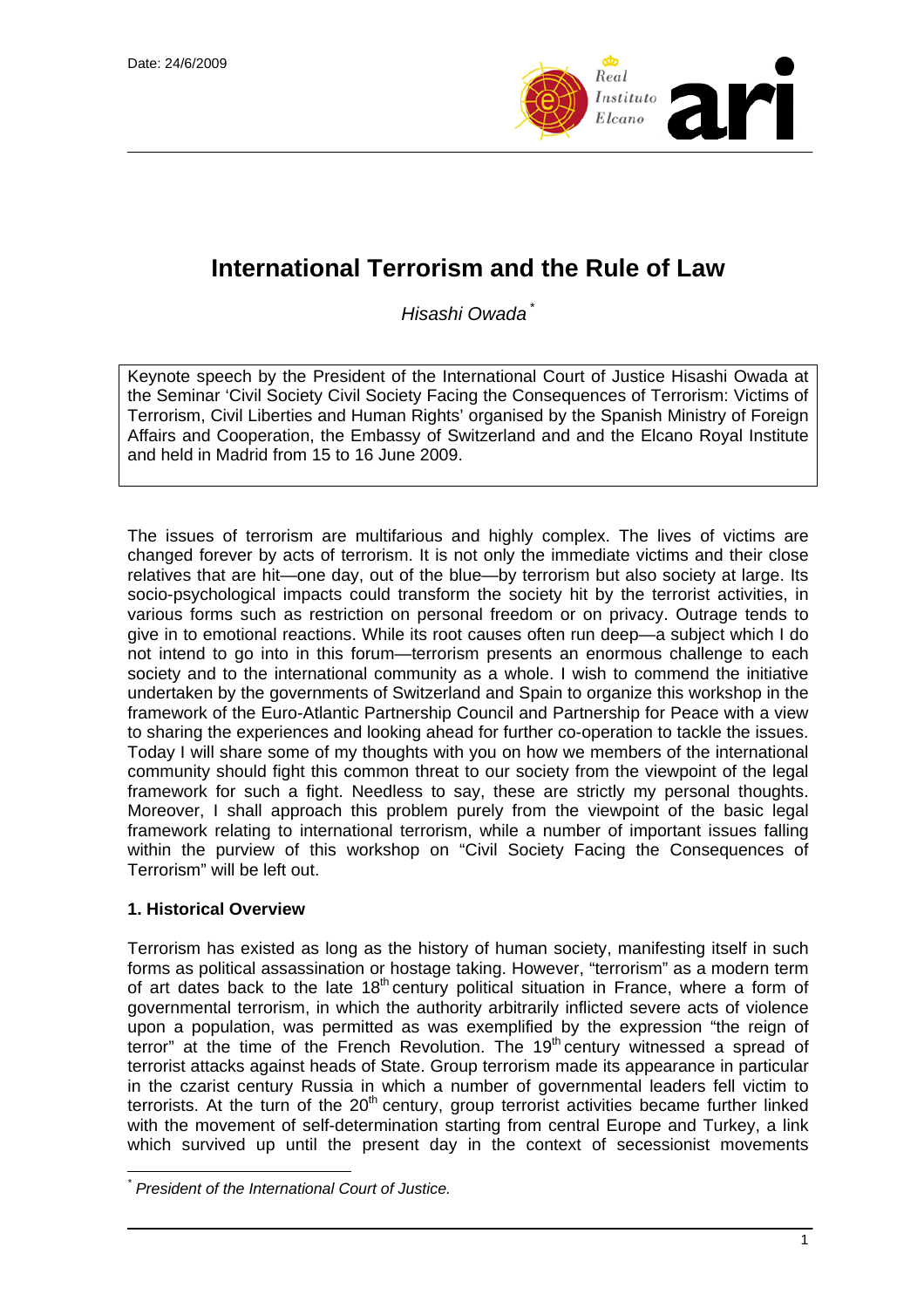

throughout the world. Terrorism and counter-terrorism have indeed occupied a large part of present-day conflicts in many corners of the world. Today, the international community is further being confronted with the new dimension of globalized terrorism, generating in the international community an acute sense of the need to come up with consolidated approaches to tackle the issue. Terrorism in the contemporary forms can be considered not only to be aimed at undermining and subverting the public order of a given State but also against international public order.

The very fact that terrorism is used as a means to achieve a political goal has created certain ambiguity about the definition of terrorism: acts of terrorism for some are for others acts promoting a cause. However, a consensus has been gradually formed that, regardless of the motives that underlie the acts of terrorism, it is not acceptable to resort to acts of terrorism in order to achieve political objectives and should be criminalized as they attack public order of society. Such awareness was reflected already in the 19th century in the form of the *attentat* clause whereby an exception is made to the general principle of non-extradition for political crimes; assassination of heads of State or members of their families was designated as a common crime; it was provided in bilateral and multilateral treaties that culprits of such offences be extradited to be subject to trial and punishment. In the present setting, the remarkable normative development of international human rights law, international humanitarian law and international criminal law has come to generate the sentiment of condemning the culture of impunity for terrorist acts, whether these acts are committed by secessionist movement or by oppressive regimes.

#### **2. Responses of the International Community to terrorism**

Against the background that terrorism is threatening not only the very basis of our domestic society but also the prospect of sound development of the international community, it is legitimate for the international community to give serious attention to terrorism from the viewpoint of international legal order. The essence of international legal order is to uphold the rule of law in international society as society of human beings. If the pursuit of happiness and welfare of human individuals is the reason why human kind came to form a society, it is natural that society is entitled to protect itself from the violence of terrorism which attempts to destroy this *raison d'être* of our society. The rule of law is the key to pursue this goal. However, in approaching the issue of terrorism from this angle, it is important to keep in mind the two aspects in which the rule of law is relevant to the issue of terrorism—*i.e.,* first, the aspect that the rule of law has to prevail to protect society from acts of terrorism by criminalizing terrorism and, second, the aspect that the rule of law has to be strictly maintained in exploring effective measures for countering terrorism.

Before exploring these two aspects, it may be useful to address the underlying problem of how we define terrorism as a preliminary point to be considered. As I mentioned earlier, the unparalleled unity that now prevails in the condemnation of international terrorism in the contemporary world is not matched by a universal understanding of what we mean by the term. This is a point we have to keep in mind in addressing the issue of terrorism as an issue of the rule of law in society. Without knowing what is precisely to be criminalized, we cannot decide on the rule of law to be established. It is in fact for this reason that, as will be seen, the international community has seen a proliferation of legal measures without however concluding a universal convention on terrorism—a fact that betrays political controversy underlying the issue.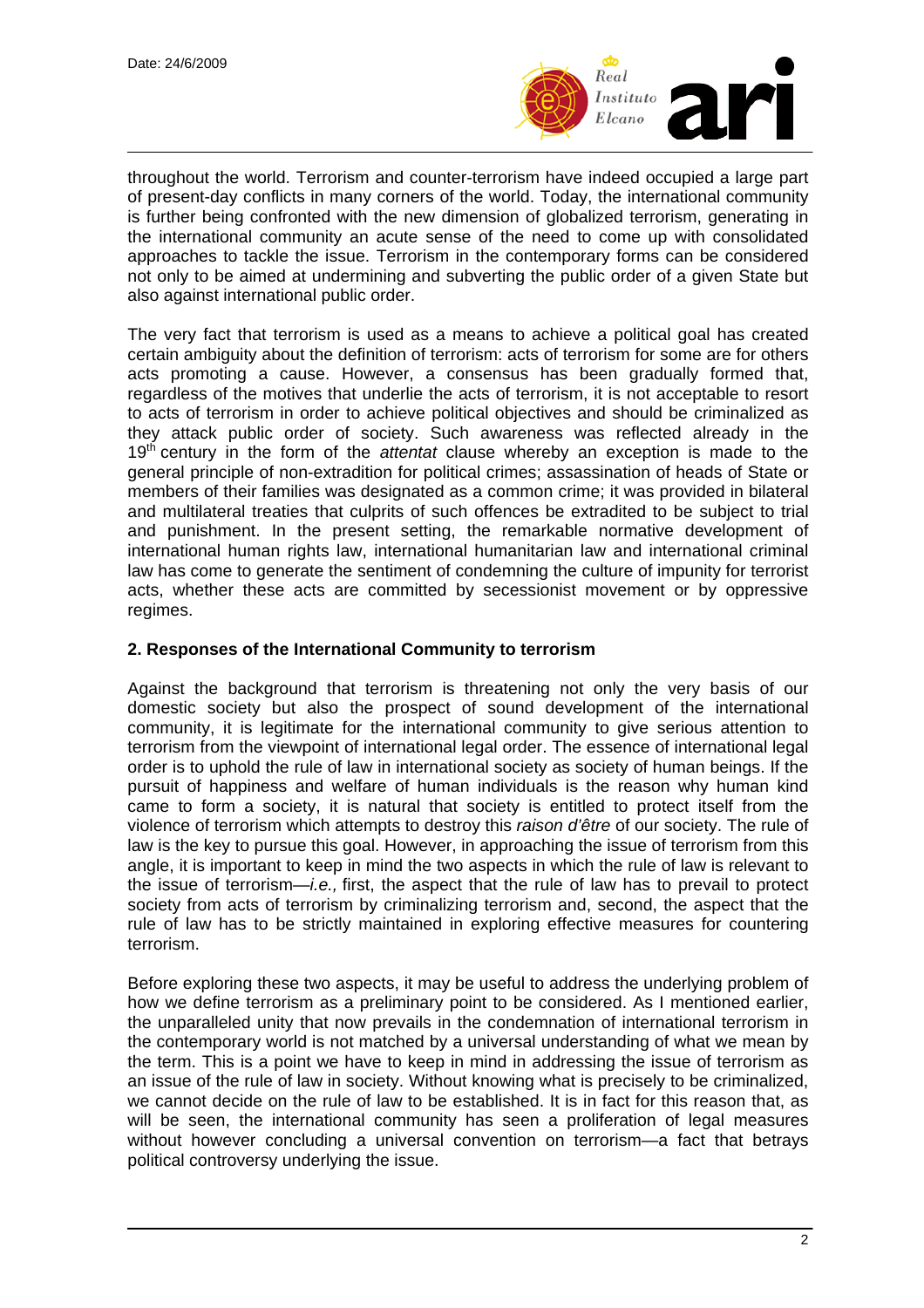

With a view to circumventing this difficulty, the international community has adopted instead a "piecemeal" approach, concentrating on identifying specific criminal conducts to be prevented and punished and on particular targets to be protected. Nevertheless, it is essential, even in this piecemeal approach, that there should be a shared common understanding on some basic constitutive elements of terrorism as an international crime. In order to constitute an act of terrorism, it has to be a violent act that is destructive of human life and thus in contravention of the criminal justice system of the State in which it is committed; it is aimed at destroying public order of society, in most cases through causing casualties to persons, public or private; and it has to be an act carried out with the intent of spreading a state of terror (intimidating or coercing a civilian population) or to influencing a policy of a government or organization by intimidation or coercion including mass destruction, assassination or kidnapping. In addition, international conventions addressing "international terrorism" restrict their application to terrorism with a cross-border, international element.

#### **(A) The Need for Upholding the Rule of Law through Containing Terrorism**

Efforts have been made to contain terrorism through the development of both domestic as well as international legal norms on this aspect of the problem. Starting with the prohibition of terrorism on the high seas in the form of piracy—a most long-standing proscription under international law—a number of multilateral conventions and protocols have been concluded in recent years under the auspices of the United Nations and its specialized agencies, especially since the second half of the  $20<sup>th</sup>$  century.

Since the 1960s, more than a dozen universal legal instruments concerning the prevention and suppression of terrorism have come into existence. They include conventions for such unlawful acts as those against the safety of civilian aviation, and attacks against internationally protected persons including diplomatic agents and the hostage taking, as well as the Protocol of 2005 to the Convention for the suppression of unlawful acts against the safety of maritime navigation and the Protocol of 2005 for the suppression of unlawful acts against the safety of fixed platforms located on the continental shelf. While these acts are not defined as terrorism *eo nomine*, the acts covered by the conventions clearly target acts perpetrated in the context of terrorist activities. In addition to these specific conventions, similar provisions are included in multilateral conventions of more general scope, such as provisions relating to the prohibition of acts of piracy under the 1958 Geneva Convention on the High Seas.

By comparison, the International Convention for the Suppression of Acts of Nuclear Terrorism adopted by the General Assembly in 2005, as well as the Amendment to the Convention on the Physical Protection of Nuclear Material can be regarded as being targeted more specifically at the act of terrorism in their purview, given the nature of the acts involved. In a broad sense, these universal conventions can be said to constitute the fundamental global legal regime against terrorism and serve as sources for international co-operation in countering terrorism.

As for actions taken by political organs of international organizations, there has been a growing involvement of the Security Council of the United Nations in countering terrorism. A number of resolutions have been adopted in the aftermath of terrorist attacks, condemning such attacks as a threat to international peace and security, with legal effects. (Examples are numerous of such Security Council resolutions which relate to major terrorist attacks such as Resolutions 1368 and 1373 of 12 and 28 September 2001 on the terrorist attack of 9/11; Resolution 1438 of 14 October 2002 on the terrorist attack in Bali; Resolution 1530 of 11 March 2004 on the Madrid attack; Resolution 1611 of 7 July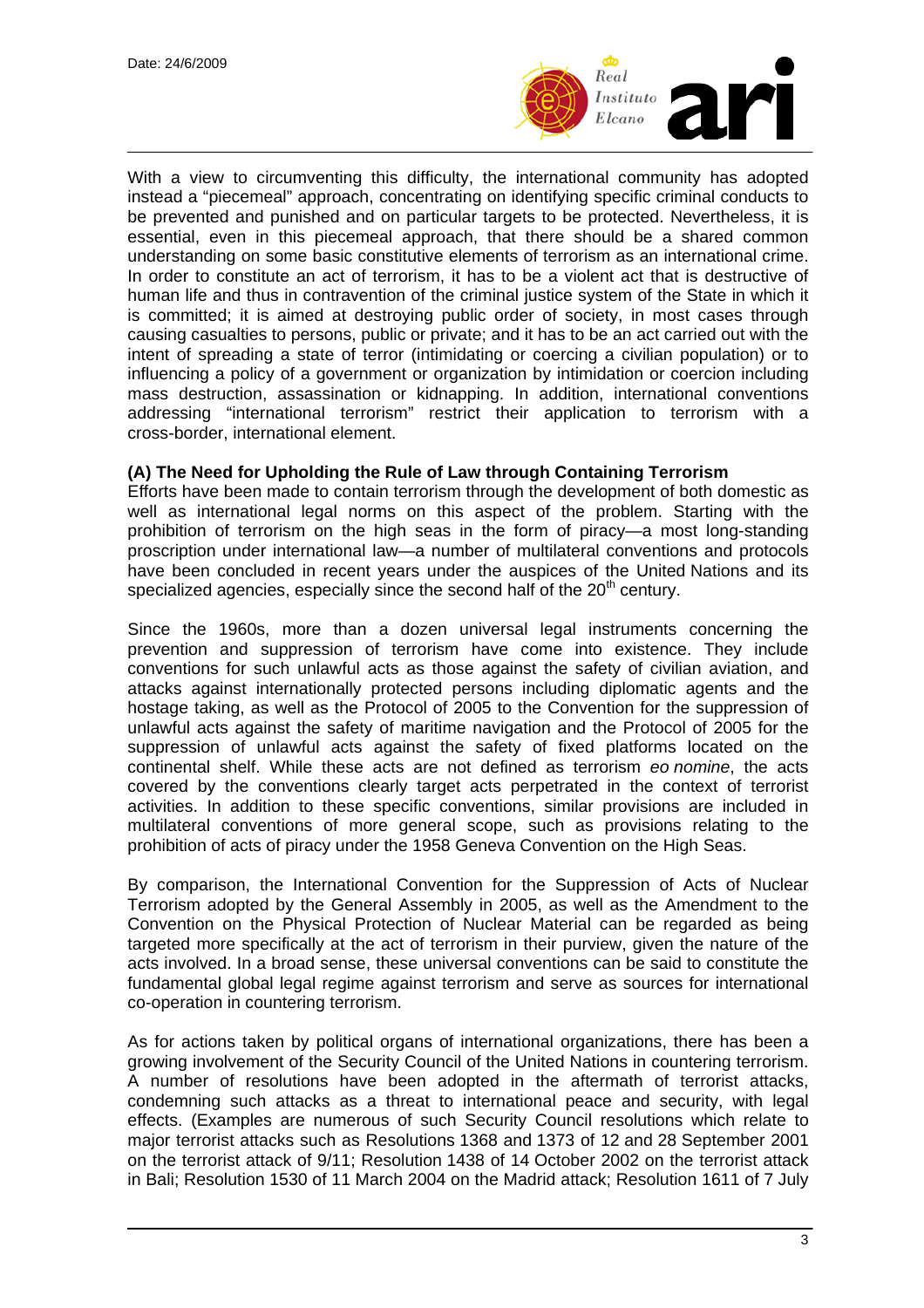

2007 on the London attack.) The increasing involvement of the Security Council provides one of the important aspects of international co-operation in creating a legal framework through legislative acts for containing terrorist acts and enforcing the anti-terrorist measures taken in the name of the international community.

It is to be recalled, however, that these anti-terrorism conventions and Security Council resolutions cannot be implemented in a vacuum, just as terrorists cannot operate without some link with a territory. In order to implement this system of international co-operation for preventing and punishing acts of international terrorism, it is essential that every State is placed under the obligation to integrate the substantive and procedural requirements of those international conventions and Security Council resolutions into its own existing criminal law system. For this purpose the State is often required to establish certain legal nexus between the acts in question and its own criminal justice system, such as the principle of territoriality, or of nationality by which the State party to the legal instrument is to exercise jurisdiction in relation to the defined offence in accordance with *aut dedere aut judicare* principle. The introduction of universal jurisdiction on the basis of international agreements with regard to the acts of terrorism assumes a cardinal importance in this context.

Of essence in this regard is the need for harmonization and integration of these principles in international law and in domestic law. It is only then that the legal regime against terrorism can be effectively enforced as part of international public order through co-operation of the domestic legal system. This aspect, *i.e.,* effective domestic legal regime in line with international conventions criminalizing terrorism, is all the more important because acts of terrorism are not always prescribed as part of the core international crimes subject to international criminal jurisdiction in the current international criminal law. For example, terrorism is not included within the purview of the Rome Statute of the International Criminal Court (ICC) nor of the International Criminal Tribunal for the former Yugoslavia (ICTY). By contrast, the Statute of the International Criminal Tribunal for Rwanda (ICTR) covers the taking of hostages and engaging in acts of terrorism as violations of the second Additional Protocol to the Geneva Conventions and makes them punishable by the Tribunal, as well as that of the Special Court for Sierra Leone which also includes a specific prohibition of terrorism in armed conflict. In any case, the limited scope of application contained in these exceptions in relation to armed conflicts would seem to testify to the absence of a broader consensus on the definition of terrorism in the international law community.

## **(B) The Need for Abiding by the Rule of Law in Countering Terrorism**

With a view to protecting the civilian population in society against the terrorist attacks in the name of the general interest of society, many international and regional conventions relating to human rights allow certain categories of derogation from individual human rights protection as guaranteed under the conventions, provided such measures fulfil specific conditions set out therein. Situations of national emergency thus allow room for restricting civil liberties to a certain extent, such as allowing wire-tapping and mail surveillance subject to judicial scrutiny by the treaty organs in many cases.

However, a fundamental question arises: to what extent are such derogations to be allowed? Where does one draw the line? If the protection of society from the consequences of terrorism is the goal to be attained in our fight against terrorism, the suppression of fundamental human rights of individuals in society, even for the purpose of combating terrorism, would seem to fall into the pitfall of creating a self-contradiction, if allowed without stringent circumspection. Only such a stringent circumspection would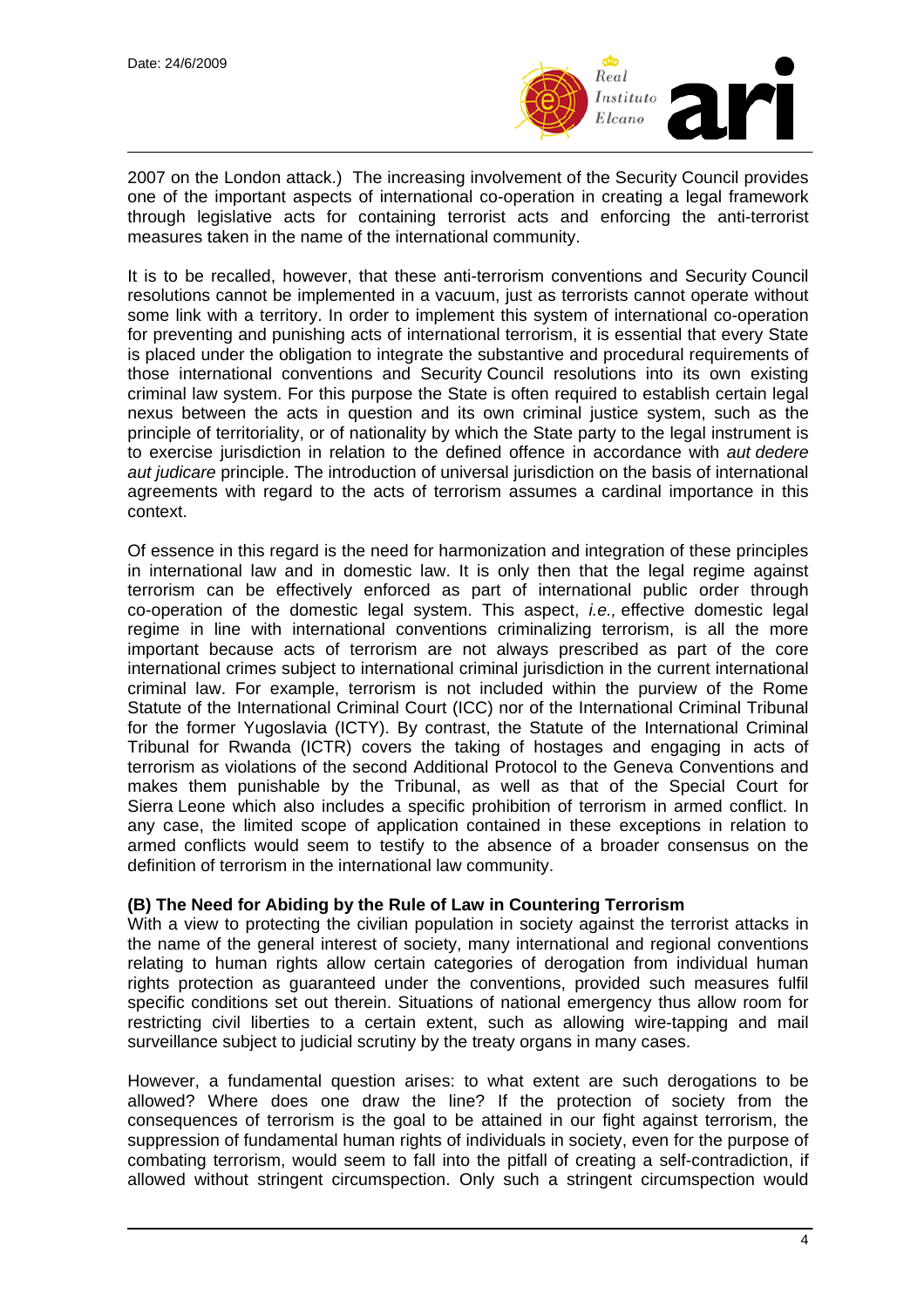

offer a satisfactory ultimate solution in coping with the threat that terrorism would pose. It is my view that measures taken to counter terrorism could ultimately be counter-productive if they should result in the total negation of the basic principle of the rule of law, as well as the protection of fundamental human rights as an essential ingredient of the rule of law. This is so for the reason that the powers that the authorities responsible for the protection of individuals in society for their safety and welfare may exercise derive their legitimacy from the fact that such powers are essential for the protection of those individuals as members of society with their fundamental human rights. In carrying out their duty to restore and secure public order in society by exposing and preventing terrorist plots, and apprehending and interrogating suspects of terrorist attacks, however objective the need to protect and restore public order may be, the authorities must have a choice of means for achieving those objectives. Obviously some means would be easier to implement and more effective in achieving the desired objective; the cost-benefit equation could come into play in the minds of the authorities. Nevertheless it is imperative that this choice of means should be made in such a way as not to infringe the fundamental human rights of individuals at large in society, including those individuals who are suspected of the very crime in question. There are fundamental human rights standards in this regard, based on such principles as the presumption of innocence and the due process of law. Even the imperative of society to contain terrorism through effective means cannot be above the law. It would be contrary to the basic notion of the rule of law to justify, even in the name of maintaining the rule of law in society, an action that would end up in the denial of the fundamental human rights, which constitute one of the basic ingredients of the very principle of the rule of law in society.

It is true that in a concrete situation, striking the right balance between the legitimate imperative of protecting society as a collectivity of human beings and the imperative of protecting individual members of this society as human beings that constitute this society may not be always easy. Cases that have come under judicial scrutiny of the European Court of Human Rights demonstrate this difficulty in concrete circumstances. Nevertheless it is essential to achieve this. We need constantly to ask ourselves in the concrete context of the situation whether the imperative to protect society, whose very existence is put in jeopardy by the threat of terrorism, and the imperative to protect the fundamental human rights of individuals are to be juxtaposed through a judicious choice of means. It should always be kept in mind in choosing the means that the consideration for the public order of a society, be it national or international, ultimately is meant to serve the purpose of protecting individuals who constitute the society. In reality there are always choices available for responding to the imperative of the society without infringing the fundamental human rights of the constituent members of society to an unreasonable degree. It is my view that unless there is absolutely no other way but to suppress certain civil liberties of the members of society in order to secure the survival of the society in question, the resort to such extreme measures as the suppression of fundamental human rights in the hands of the authorities should not be attempted. In any case, what is essential from the viewpoint of the rule of law is that such measures must be subject to judicial review. After all, the ultimate judgment on this question cannot but lie in the hands of society itself.

## **3. International Terrorism from the Viewpoint of International Legal Order**

It must be recognized that at present we are faced with a new type of terrorism that has come to appear on the international scene—*i.e.*, terrorist acts waged by non-State entities which attempt to cause the death of large numbers of people, and whose activities are growingly globalized in scope just like the activities of States with their international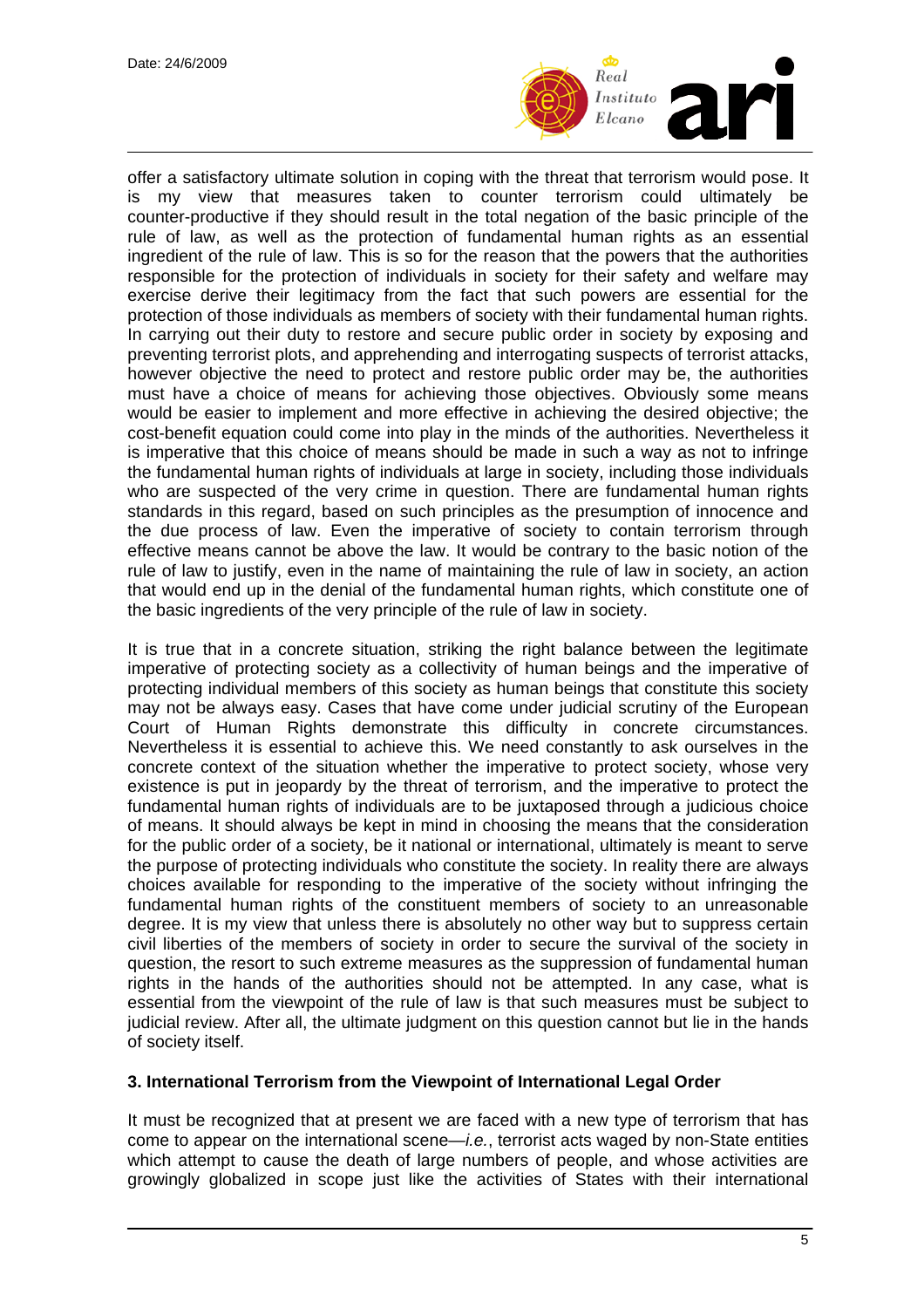

political agenda. In this new situation the distinction between the issue of terrorism by individuals as a subject for criminal law sanction at the national level and the crime of international terrorism by non-State entities as a subject for enforcement action at the international level, like the use of force, is growingly being blurred. This underlies the context in which a collective response—be it through a group of States or through the Security Council—becomes a critical factor in deciding on our approach to international terrorism in the new situation.

In this respect, the tragic event of September 11, 2001, was a shattering experience to the whole of the international community. It posed a direct challenge to the public order of the international community as such, and not just a threat to the public order of a particular nation. This indeed could be described as an entirely new type of threat involving the use of force on the international plane by a non-State actor. In this sense, the situation created by this attack was something which did not fit easily into the traditional nomenclature of terrorism as a criminal act to be disposed of within the framework of national criminal justice system.

Faced with this new challenge, two options are open to the international community. One is to follow what the United States in fact pursued in reliance upon Article 51 of the United Nations Charter. This action by the United States was immediately accompanied by similar actions by some other members of the North Atlantic Treaty Organization (NATO) acting within the framework of the right of collective self-defence under Article V of the Treaty. Subsequently the Security Council adopted a resolution which could be regarded essentially as endorsing this approach of the United States.

I submit that there is, however, yet another approach to this situation, *i.e.*, to look at this situation squarely from the viewpoint of a direct challenge to the public order of the international community. In this approach, we should look for measures to be taken from the viewpoint of meeting the situation as a threat to the international peace and security.

It would appear that the course followed, as well as the view of the majority of writers on the 9/11 situation, was to endorse the former approach. The approach of the United States was complemented by the invocation of corresponding right of collective self-defence by a number of member States of the NATO under Article V of the North Atlantic Treaty.

In light of the rationale for the right of self-defence and the genesis of this doctrine as enunciated in the Caroline case, there is little doubt about the availability under international law of the right of self-defence as reflected in the former approach, even in the case of an armed attack by non-State actors. Nevertheless, I venture to submit that it may legitimately be asked whether the latter approach, at least conceptually, would not be the better approach. The Security Council could have dealt with the situation squarely as the case of a direct breach of the peace, as well as the threat to the security of the international community which could immediately set in motion the action to be taken by the Security Council.

There would seem to be no room for doubt that the terrorist attack carried out by a non-State entity in this case posed a direct serious challenge to the public order of the international community as such, going beyond a mere infringement of the legal interest of a particular State victim of this attack. The situation would seem to fit more appropriately to the framework of the Charter regime on collective security, which is a framework